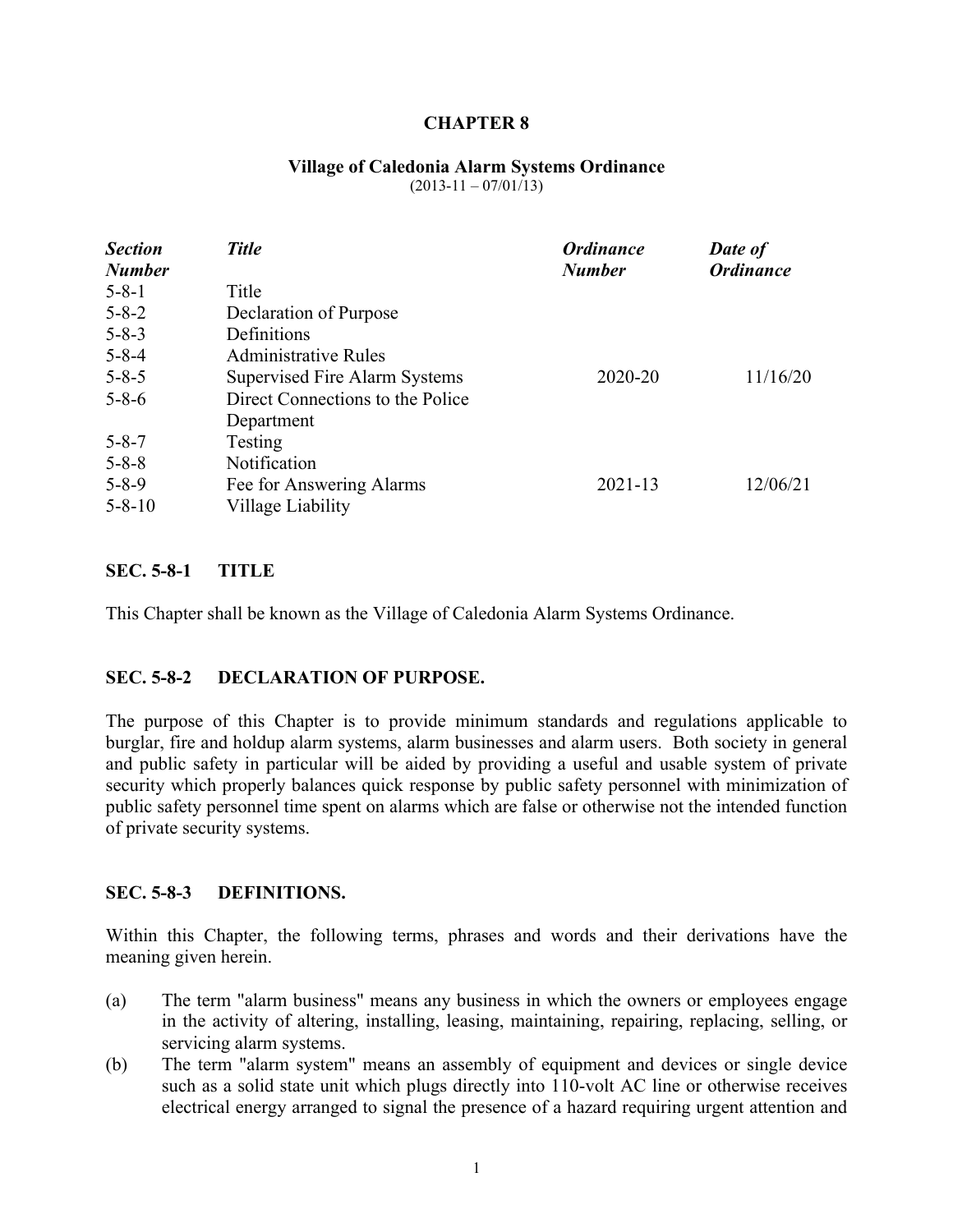to which the Police or Fire Department is expected to respond. In this Chapter, the term alarm system shall include the terms "automatic holdup alarm systems," "burglar alarm systems," "holdup alarm systems" and "manual holdup alarm systems" as those terms are hereinafter defined, and fire alarm systems which monitor temperature, humidity or any other condition directly related to the detection of fire. Excluded from this definition and from the coverage of this Chapter are alarm systems used to alert or signal persons within the premises in which the alarm system is located of an attempted, unauthorized intrusion or holdup attempt or fire.

- (c) The term "annunciator" means the instrumentation of an alarm console at the receiving terminal of a signal line through which both visual and audible signals show when an alarm device at a particular location has been activated or which, in the event of malfunction, may also indicate line trouble.
- (d) The term "answering service" refers to a telephone answering service providing among its services the service of receiving on a continuous basis by trained employees emergency signals from alarm systems, and thereafter immediately relaying the message by live voice to the Racine County Communications Center.
- (e) The term "automatic dialing device" refers to an alarm system which automatically sends over regular telephone lines by direct connection or otherwise a prerecorded voice message or coded signal indicating the existence of the emergency situation that the alarm system is designed to detect.
- (f) The term "automatic holdup alarm system" means an alarm system in which the signal transmission is initiated by the action of the robber.
- (g) The term "manual holdup alarm system" refers to an alarm system in which the signal transmission is initiated by the direct action of the person attacked or by an observer thereof.
- (h) The term "burglar alarm system" refers to an alarm system which signals an entry or attempted entry into the area protected by the system
- (i) The term "direct connect" means an alarm system which has the capability of transmitting system signals to the Racine County Communications Center.
- (j) The term "false alarm" means the activation of an alarm system through mechanical failure, malfunction, improper installation or the negligence of the owner or lessee of an alarm system or of his employees or agents or other undetermined cause. False alarm does not include alarms caused by tornadoes or other violent climatic conditions.
- (k) The term "interconnect" means to connect an alarm system to a voice grade telephone line, either directly or through a mechanical device that utilizes a standard telephone, for the purpose of using the telephone line to transmit an emergency message upon the activation of the alarm system.
- (l) The term "central station" means an office to which remote alarm and supervisory signaling devices are connected, where operators supervise the circuits.
- (m) The term "primary trunk line" means a telephone line leading directly into the Racine County Communications Center that is for the purpose of handling emergency calls on a person-to-person basis and which is identified as such by a specific number included among the emergency numbers listed in the telephone directory, or numbers in sequence therewith.
- (n) As set forth in Wisconsin Administrative Code §SPS 314.03(1)(h) and Wis. Stat. §101.01(12), the term public building" means any structure, including exterior parts of such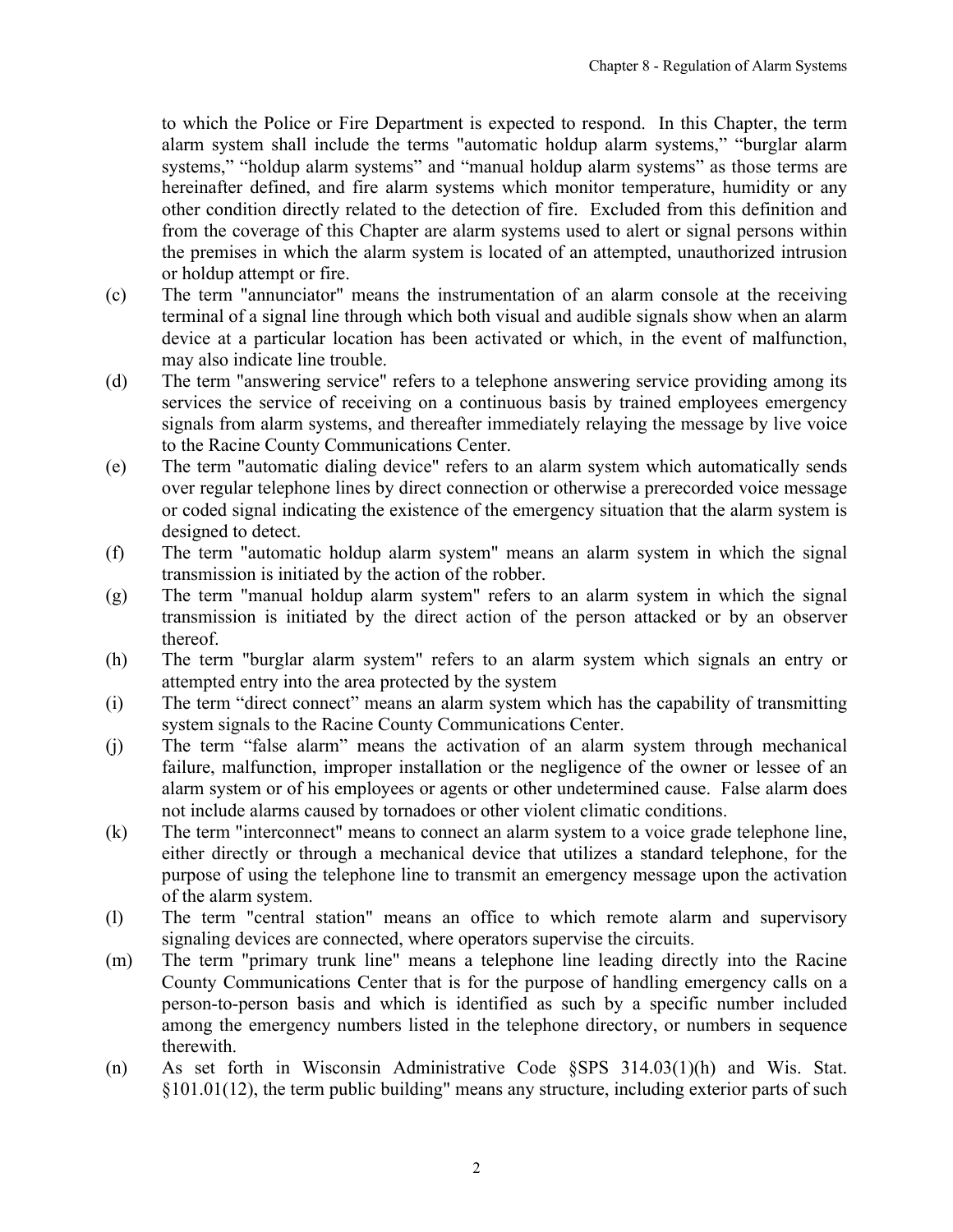<span id="page-2-0"></span>building, such as a porch, exterior platform, or steps providing means of ingress or egress, used in whole or in part as a place of resort, assemblage, lodging, trade, traffic, occupancy, or use by the public or by 3 or more tenants, excluding:

- (1) One or two-family dwellings and outbuildings, such as barns, garages, or sheds.
- (2) Temporary buildings, not exceeding two (2) stories in height, used exclusively for construction purposes.
- (3) Buildings owned by the federal or state government.
- (o) The term "subscriber" means a person who buys or leases or otherwise obtains an alarm system and thereafter contracts with or hires an alarm business to monitor and/or service the alarm system.
- (p) The term "supervised fire alarm system" means a system that is:
	- (1) Comprised of a single device or a number of devices, interconnected with a smoke detector or a heat detector.
	- (2) Wired directly into a 110 volt A.C. system on the premises.
	- (3) Equipped with a battery backup.
	- (4) Monitored twenty-four (24) hours per day by an answering service.
	- (5) Able to immediately signal the proper Village authority of a safety hazard which requires an immediate response by the Fire Department.
	- (6) In compliance with the requirements of National Fire Protection Association (NFPA) 72 and the Americans with Disabilities Act.

## **SEC. 5-8-4 ADMINISTRATIVE RULES.**

The Chief of Police and Fire Chief shall jointly promulgate such rules as may be necessary for the implementation of this Chapter. Such rules shall require the approval of the Village Board and shall be open to inspection by the public.

#### **SEC. 5-8-5 SUPERVISED FIRE ALARM SYSTEMS.**

- (a) Required. A supervised fire alarm system shall be installed and maintained in all public buildings which are constructed or substantially modified subsequent to the passage of this Section. "Substantially modified" shall mean a modification of the building which is equal to or exceeds fifty percent (50%) of the assessed value of the building.
- (b) Exceptions. A supervised fire alarm system shall not be required where buildings are protected throughout by an approved, supervised automatic sprinkler system and the area containing the fire alarm control unit is sprinklered, as allowed by NFPA Section 13.

### **SEC. 5-8-6 DIRECT CONNECTIONS TO THE RACINE COUNTY COMMUNICATIONS CENTER.**

Direct connections to the Racine County Communications Center are prohibited.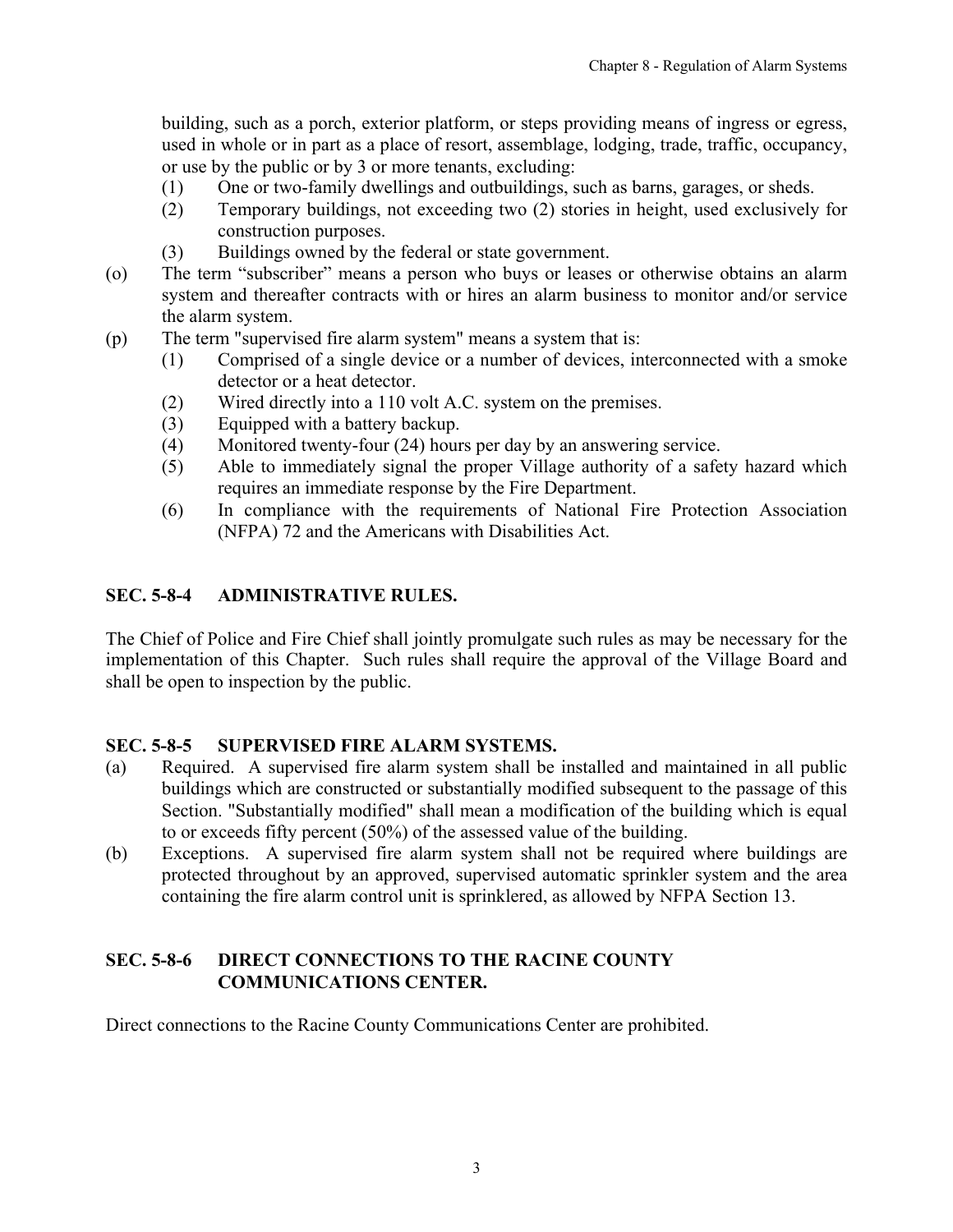## <span id="page-3-0"></span>**SEC. 5-8-7 TESTING.**

- (a) No alarm business or alarm system designed to transmit emergency messages to the Police or Fire Department shall be tested or demonstrated without prior notification and approval of the Police or Fire Department. Alarm businesses or alarm system owners or lessors will be advised on proper test procedure.
- (b) No alarm system relayed through intermediate services to the Police or Fire Department will be tested to determine the Police or Fire Department's response without first notifying the appropriate authority. However, the Police or Fire Department may inspect or test onsite alarm systems authorized under this Chapter.
- (c) Alarm systems shall be in compliance with all pertinent response policies of the Police or Fire Departments.
- (d) The Police and Fire Departments shall be notified prior to deactivating any alarm system.

# **SEC. 5-8-8 NOTIFICATION.**

When the service provided by an alarm business to its subscribers is disrupted for any reason by the alarm business or the alarm business becomes aware of such disruption, it shall promptly notify its subscribers by telephone that protection is no longer being provided. If, however, the alarm business has written instructions from its subscriber not to make such notification by telephone during certain hours, the alarm business may comply with such instructions.

## **SEC. 5-8-9 FEE FOR ANSWERING ALARMS.**

- (a) **Generally.** Each false alarm requires response of public safety personnel, involves unnecessary expense to the Village, increases the risk of injury to persons or damage to property and dilutes the overall public safety protection to the Village. Such false alarms constitute a public nuisance and must be abated.
- (b) **Intentional.** No person shall intentionally cause the activation of a burglar/fire alarm device knowing that no criminal activity, fire or other emergency exists.
- (c) **False Alarms; Administrative Charges.** Any person, business, corporation or other entity having permissible alarm system with alarm device(s) at one or more locations in accordance with this Chapter shall pay to the Village a charge for false alarms responded to by the Police or Fire Department according to the following schedule for each calendar year for each location connected, separate accounts to be kept for false alarms as to criminal activity and false alarms for fire or other emergencies:
	- (1) Responded to by Police Department within one (1) calendar year:

| а.             | First two $(2)$ false alarms for a location         | No Charge |
|----------------|-----------------------------------------------------|-----------|
|                | (May Send Warning Letter after 2nd Offense)         |           |
| b.             | Third (3rd) false alarm per location                | \$50.00   |
| $\mathbf{c}$ . | Fourth (4th) false alarm per location               | \$100.00  |
| d.             | Fifth (5th) and subsequent false alarm per location | \$150.00  |

(2) All false alarms responded to by Fire Department firefighting personnel and apparatus, in addition to a police response: